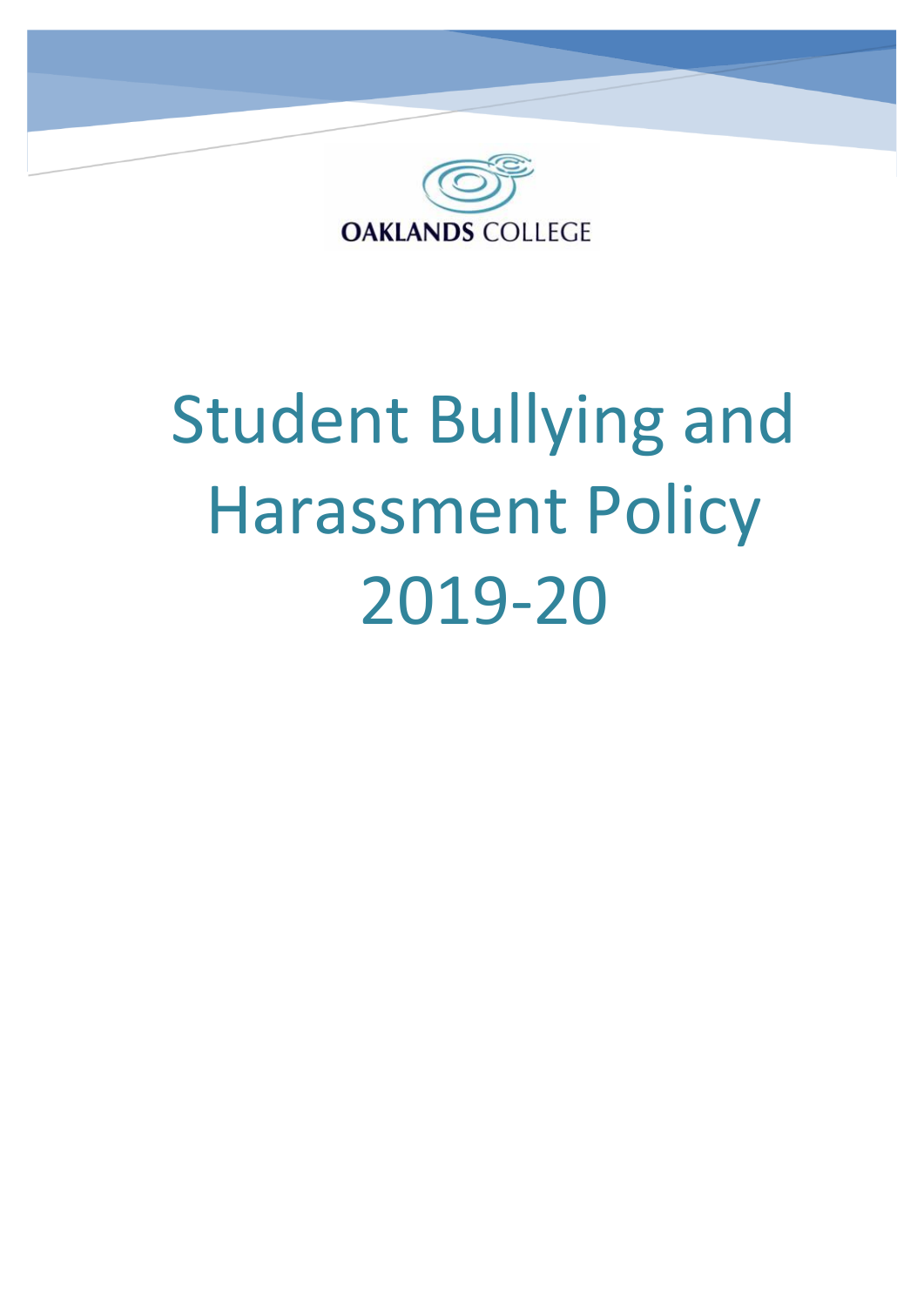

## **STUDENT BULLYING AND HARASSMENT POLICY**

## **Contents:**

- 1. Policy Statement
- 2. Purpose
- 3. Scope
- 4. Definitions
- 5. Guidance for Students
- 6. Procedures for Staff
- 7. Monitoring
- 8. Supplementary Documents

| Ref                      | 02B               | <b>Postholder Responsible for Review</b> | Director of Inclusion and Progression |
|--------------------------|-------------------|------------------------------------------|---------------------------------------|
| <b>Issue Date</b>        | November 2019     | <b>Review Date</b>                       | November 2020                         |
| <b>Issuing Authority</b> | Corporation & SMT | <b>Primary Distribution</b>              | SMT / Intranet / Tutor Handbook       |
| <b>Version</b>           |                   |                                          |                                       |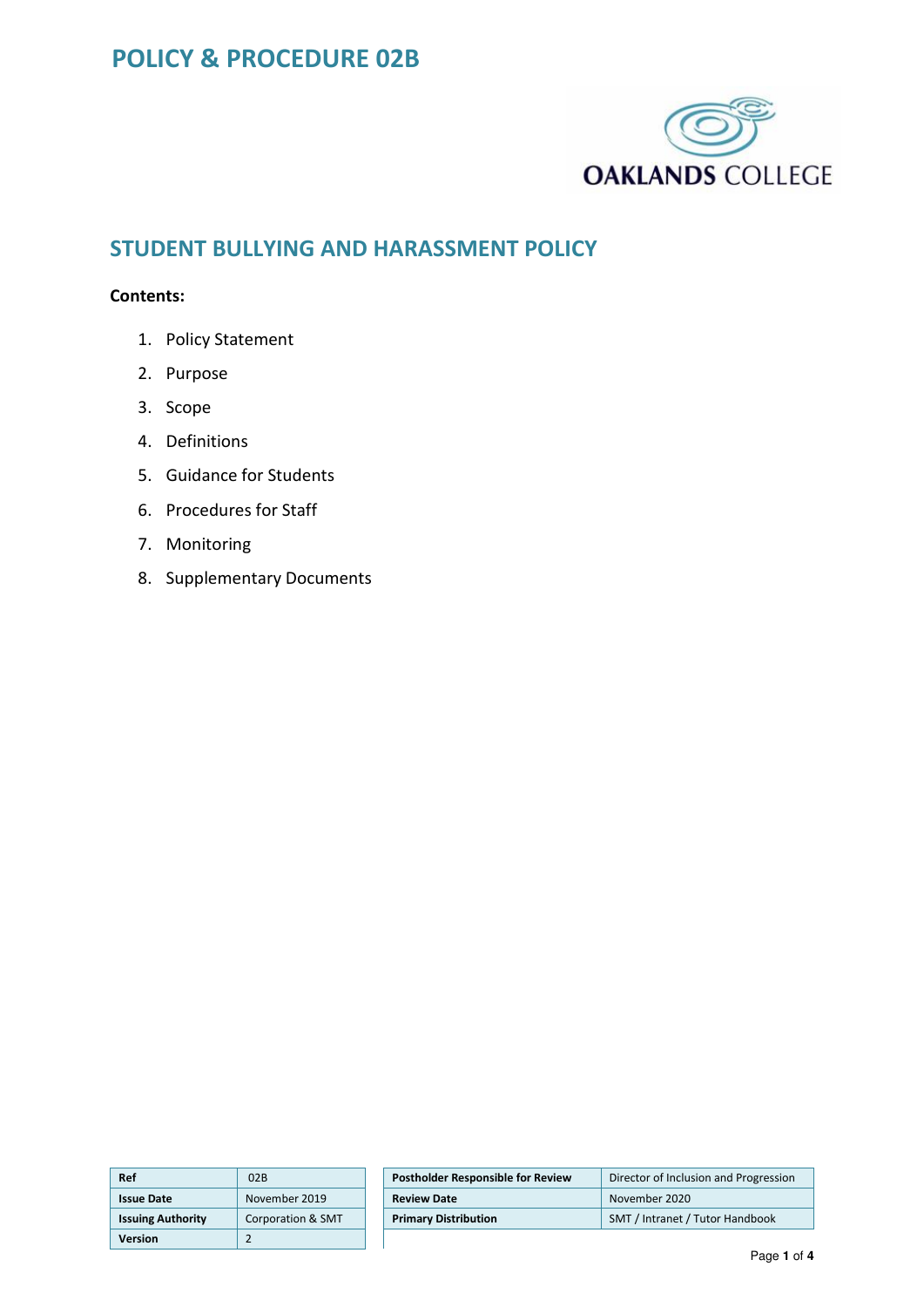

## **STUDENT BULLYING AND HARASSMENT POLICY**

## **Policy Statement**

The College is determined to provide a safe, friendly and caring environment where any form of bullying is not tolerated, differences are celebrated and all students feel valued and treated with dignity and respect. By effectively preventing and tackling bullying, Oaklands College can help to create a safe, disciplined and inclusive culture where students developed the skills and knowledge to prepare for life in modern Britain. We will provide immediate support to any student who feels they are being bullied or harassed.

## **Purpose**

The College aims to ensure that we operate in an inclusive environment where effective learning can take place. This policy promotes and encourages all students to achieve and maintain acceptable standards of conduct for academic performance; it will also strengthen the message that there are clear consequences for inappropriate behaviour conducted in the College environment**.** 

The Student Behaviour Policy and Procedure will be used to support the Bullying and Harassment Policy to ensure that there is an environment free of bullying and harassment.

#### **Scope**

This policy covers all students enrolled at Oaklands College including work based learning and residential students. It also applies to all staff who have an active role to play to promote an inclusive culture, and to ensure they can identify the signs of bullying and harassment and follow the actions that need to be undertaken if bullying and harassment is suspected.

## **Definitions**

Below are the definitions of bullying and harassment:

#### **1. Bullying**

Bullying is behaviour by an individual or group, repeated over time, that intentionally hurts another individual or group either physically or emotionally. Bullying can take many forms (for instance, cyber-bullying via text messages, social media or gaming, which can include the use of images and video) and is often motivated by prejudice against particular groups, for example on grounds of race, religion, gender, sexual orientation, special educational needs or disabilities, or because a child is adopted, in care or has caring responsibilities. It might be motivated by actual differences between people, or perceived differences.

| Ref                      | 02B               | <b>Postholder Responsible for Review</b> | Director of Inclusion and Progression |
|--------------------------|-------------------|------------------------------------------|---------------------------------------|
| <b>Issue Date</b>        | November 2019     | <b>Review Date</b>                       | November 2020                         |
| <b>Issuing Authority</b> | Corporation & SMT | <b>Primary Distribution</b>              | SMT / Intranet / Tutor Handbook       |
| <b>Version</b>           |                   |                                          |                                       |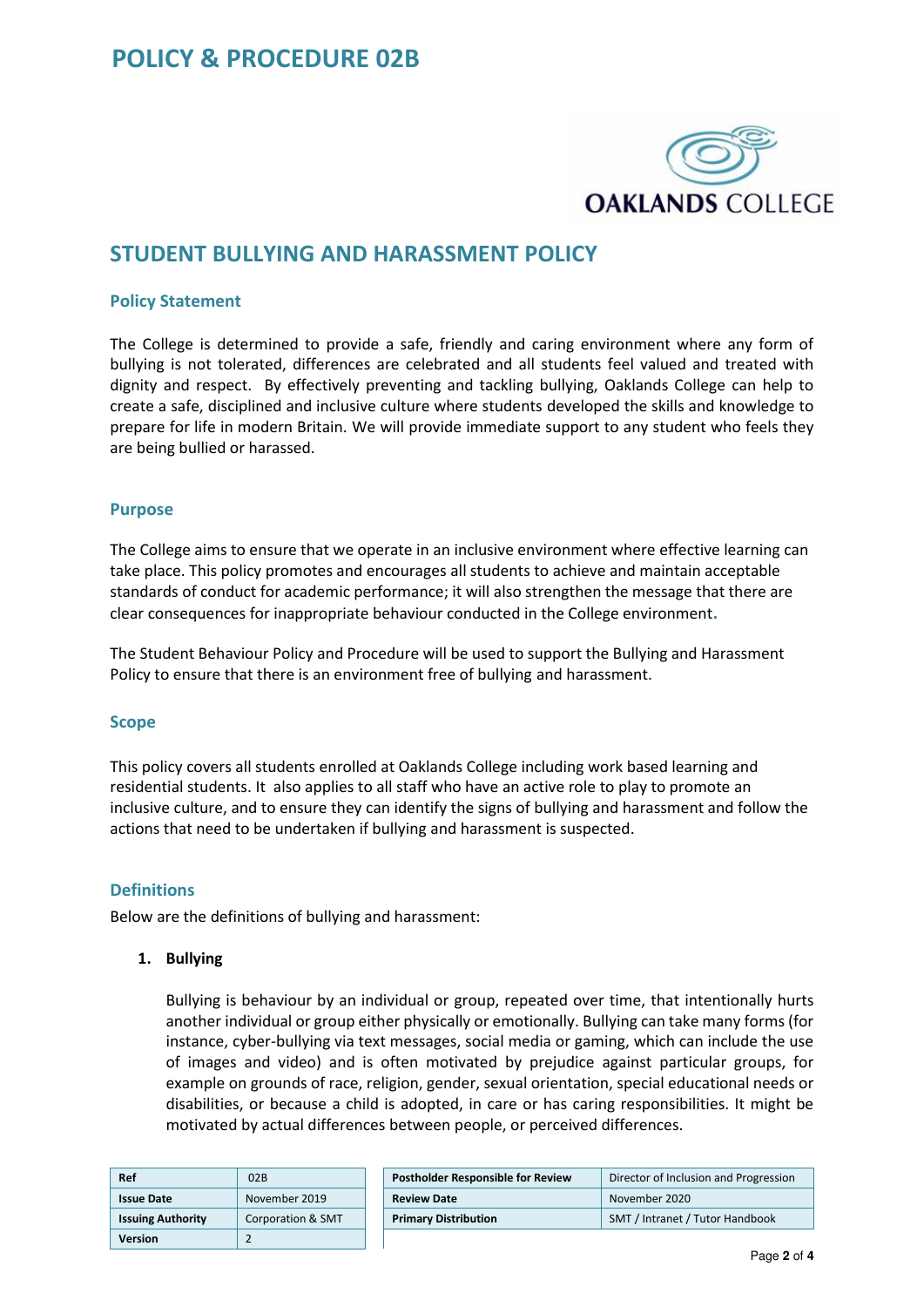## **POLICY & PROCEDURE 02B**

## **2. Cyberbullying**

Cyberbullying is bullying that takes place over digital devices or platforms. With the rapid development and widespread access to technology, technology has provided a new medium for 'virtual' bullying. Cyber-bullying is a different form of bullying and can happen at any time of the day and can be potentially shared with a bigger audience.

## **3. Harassment**

Harassment may be directed at an individual or a group. Under The Equality Act 2010, harassment is defined as "Unwanted conduct related to a relevant protected characteristic, which has the purpose or effect of violating an individual's dignity, or creating an intimidating, hostile, degrading, humiliating or offensive environment for that individual."

## **4. Sexual Harassment**

Sexual harassment is unwelcome conduct of a sexual nature towards another person which could reasonably be expected to make that other person feel offended, humiliated or intimidated. A single incident is enough to be considered sexual harassment - it does not have to be repeated behaviour.

The person engaging in unwelcome behaviour does not have to intend to be sexually harassing the other person for the behaviour to be considered sexual harassment. Regardless of what was intended, sexual harassment is defined by the nature and the impact of the behaviour, not the intention behind it.

## **Guidance for Students**

- If you feel you are being bullied please TELL someone. This could be your Personal Tutor, a member of the Student Advice team or any other member of staff you trust.
- Your concerns will be treated seriously and we will not tell anyone else who does not need to know.
- We can offer you advice and support from our Student Advisors.
- We will investigate the allegation and the Student Behaviour Process may be followed against the alleged individual
- In some circumstances, if you are under 19 we may feel it necessary to inform your parents/carer.

| Ref                      | 02B               | <b>Postholder Responsible for Review</b> | Director of Inclusion and Progression |
|--------------------------|-------------------|------------------------------------------|---------------------------------------|
| <b>Issue Date</b>        | November 2019     | <b>Review Date</b>                       | November 2020                         |
| <b>Issuing Authority</b> | Corporation & SMT | <b>Primary Distribution</b>              | SMT / Intranet / Tutor Handbook       |
| <b>Version</b>           |                   |                                          |                                       |